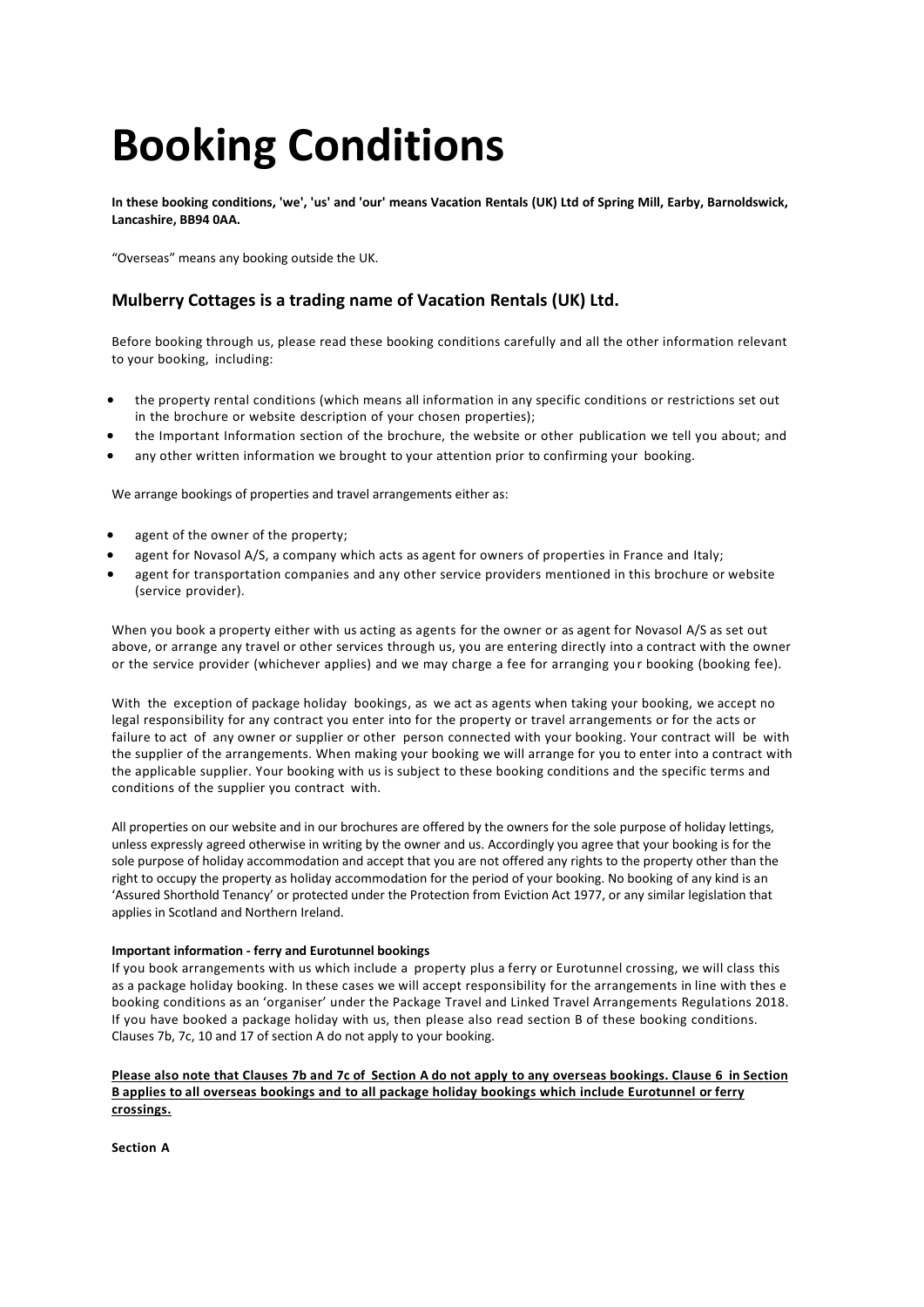## **1 Making your booking**

All bookings depend on the property and other arrangements being available. You, as the person in charge of the party ("the party leader"), must be at least 18 years old at the time of booking. All other members of the party must authorise you to make the booking on the basis of these booking conditions. By making the booking, you confirm that you are authorised to make the booking and that all other members of the party agree that the booking will be governed by these booking conditions. You, as the party leader, are responsible for making all payments due to us. It is your responsibility as the party leader to ensure that the other party members are aware of and agree to comply with these booking conditions where applicable.

As long as the property is available and we have received all the relevant payments from you, we will give you written confirmation (see below) as soon as reasonably possible. This confirmation will show your booking details, the amount you have paid and the amount you still owe for the booking. Your binding contract with the owner will begin when we issue you with the written confirmation on behalf of the owner . For bookings made within 14 days of the departure date, you will have a binding contract with the owner when we give written confirmation of your booking to you or your travel agent and you have made the appropriate payments to us or your travel agent. If we pay the deposit into our bank account, it will not mean we have accepted a booking unless we have issued you with written confirmation. Please do not make any other travel arrangements (such as flights) until we have issued you with a written confirmation. We will give you your written confirmation either by post or by email. If you book with us online, we will acknowledge that we have received your booking and then send you confirmation by email. If you book by post or phone, we will send your confirmation to you by post unless you tell us at the time of booking that you would prefer it to be provided by email. It is your responsibility to check your emails regularly and to let us know about any change to your email address.

We, on behalf of the owner, Novasol A/S or service provider (whichever applies), have the right to refuse any booking before we send you your written confirmation. If we do this, we will tell you in writing and promptly refund any money you have paid to us. In this case, neither we nor the owner or other service provider (if any) will have any legal responsibility to you.

As soon as you receive your confirmation, you must check the details carefully. If anything is not correct, you should tell us immediately. Please ensure that names are exactly as stated in the relevant passport. As we act only as booking agent, we have no responsibility for any errors in any documentation except where an error is made by us. If you book through a travel agent, we will send your confirmation and all other documents to your travel agent.

Where we offer the option of a provisional telephone booking, the property will be released for general sale after the agreed time period unless you fully confirm the booking.

Even if we have sent a written confirmation, we on behalf of the owner, Novasol A/S or service provider, have the right to cancel a booking where there are reasonable grounds to believe that (i) it is not legitimate (ii) you are likely to breach any of our booking conditions (iii) information supplied by you in relation to your booking is incorrect (iv) you have behaved in a vexatious, abusive or unlawful manner to owners, suppliers or to our staff. If we cancel your booking, we will tell you in writing and neither we nor the owner, Novasol A/S or service provider will have any legal responsibility to you.

## **2 Payment**

When you book, you must pay the deposit amount then due by debit or credit card. We only accept payment in pounds sterling.

- **a) 2020 Bookings** If your holiday start date occurs between 4 July and 31 December 2020 and your property is stated to sleep 9 or less, we must then receive the rest of the money owed no less than 3 weeks before the start of your stay. If you have booked a property that is stated to sleep 10 or more, and your holiday start date occurs between 4 July and 31 August 2020, we must then receive the rest of the money owed no less than 3 weeks before the start of your stay. If you have booked a property that is stated to sleep 10 or more, and your holiday start date occurs on or after 1 September 2020, we must then receive the rest of the money owed no less than 12 weeks before the start of your stay. We will automatically collect the balance owed on the card that you used to pay the deposit, unless you settle the amount owed before that date or unless you tell us otherwise. If you book less than 3 weeks before the start of your stay (or less than 12 weeks for a property that is stated to sleep 10 or more and you booking start date is on or after 1 September 2020), we must receive full payment of the total cost of your booking (including any insurance premiums) when you make the booking.
- **b) Bookings beyond 2020** If your holiday start date occurs on or after 1 January 2021, we must receive the rest of the money owed no less than 10 weeks before the start of your stay, or no less than 12 weeks where the property is stated to sleep 10 or more people. We will automatically collect the balance owed on the card that you used to pay the deposit, unless you settle the amount owed before that date or unless you tell us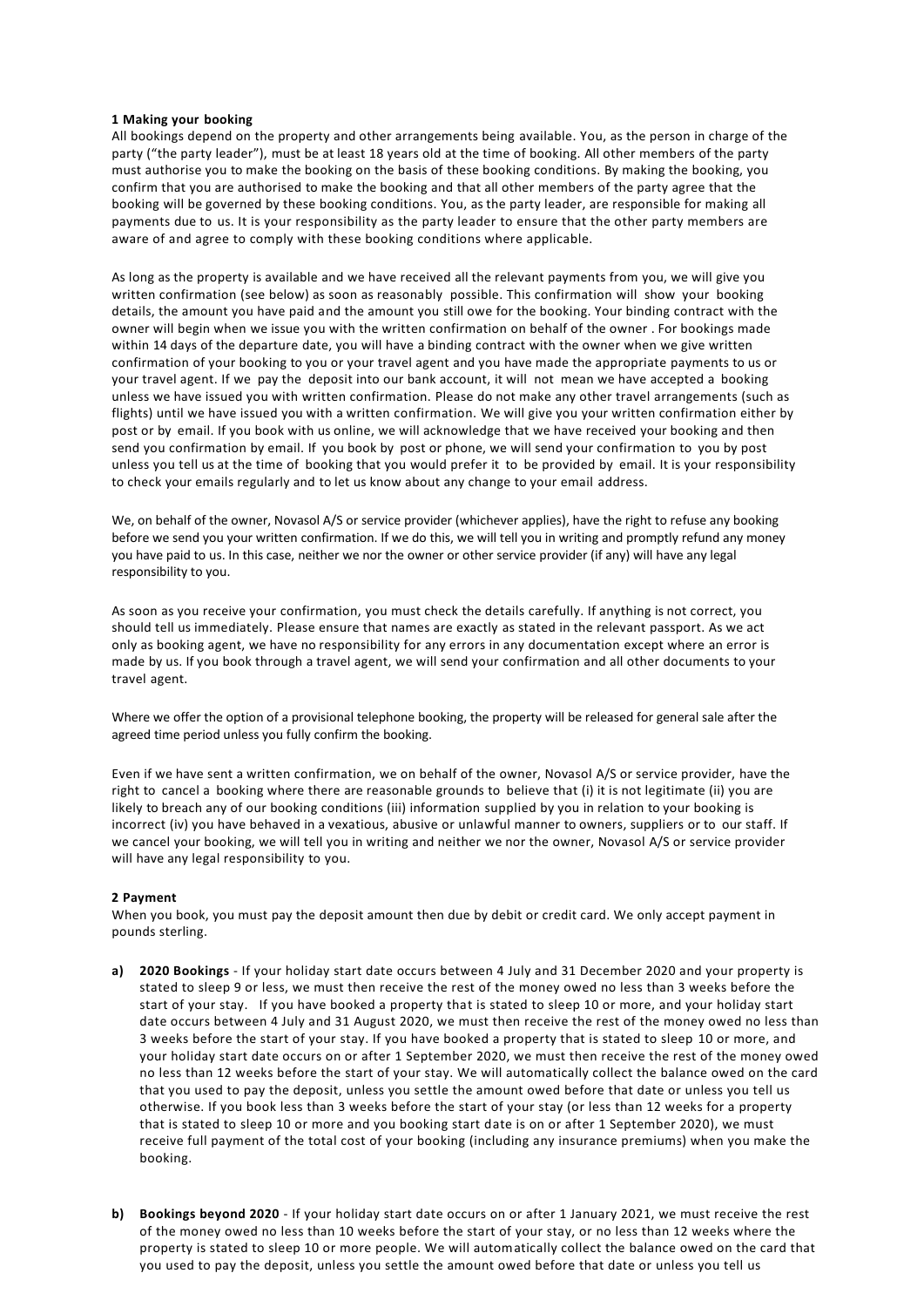otherwise, however, if you book less than 10 weeks before the start of your stay (or less than 12 weeks before the start of your stay where the property is stated to sleep 10 or more people), we must receive full payment of the total cost of your booking (including any insurance premiums) when you make the booking.

If you do not pay any payment due in relation to your booking by the appropriate date we, on behalf of the owner, Novasol A/S or service provider, are entitled to assume that you want to cancel your booking. In this case, your booking will be cancelled immediately and the provisions of either Section A, clause 7b or Section B, clause 6 will apply, as applicable. You may also need to pay additional charges. Please see section A, clause 7b or Section B, clause 6 as appropriate. For the avoidance of doubt, for bookings with start dates on or before 31 December 2020 and where the balance due date is 3 weeks, if we rely on this clause to assume that you want to cancel your booking on your 3 week balance due date or if you cancel your booking prior to the 3 week balance due date, we will waive your liability for the remainder of the balance and no further amount will be collected from you. There is no charge for debit or credit card payments. If your bank refuses to make your payment for any reason, we are entitled to make an administration charge of £35.

Please note that we act as an agent and that other than any booking fee (which we may charge ourselves for the services we provide in administering your booking) all charges (including cancellation charges) and refunds are made for and on behalf of the owner, Novasol A/S or the service provider as appropriate.

Except where otherwise advised or stated in, all monies you pay to us for the arrangements (except for insurance premiums, bookings fees and our commission) will be held by us on behalf of the owner, Novasol A/S or service provider and forwarded on to them in accordance with our agreement with them.

## **3 Pricing**

We keep the prices charged by the owner or service provider under constant review and the prices of unsold arrangements may be increased or reduced at any time. We may also correct mistakes in the pricing of unsold arrangements at any time. We will confirm the price of your booking when you make it. As changes and mistakes can happen, you must check the price and all other details of your chosen arrangements at the time of booking.

All prices quoted or otherwise given to you include all charges and any taxes or government charges which may apply to your booking at the time it is made, with the exception of French local tourist tax which will be payable in addition. You may also be required to pay any additional taxes that arise after your booking has been confirmed.

By making a booking, you are agreeing to make payment in respect of the applicable French local tourist tax as described in the Important Information section on our website. The exact amount of tax will depend on a number of factors including the property in question, its location and the duration of your stay, but will be a maximum of €4.60 per adult, per night. You are obliged to make payment in respect of this tax when you pay your final balance, in GBP at an exchange rate £1/€1.126. If you already paid in full when booking, we'll take the local tax charge as an additional payment from the last card used to make payment to us. It is possible that the applicable rate of tax may increase between the date on which you make payment for your holiday and the date on which your holiday starts. In this situation, we will notify you of the additional amount of tax due, and will take an additional payment in respect of this increased amount of tax from the last card used to make payment, with such payment being taken on or around the date your holiday starts.We can pass on to you, in full, after we have confirmed your booking, all costs or charges the owner or service provider makes to us which are connected with your booking, including any price increases due to changes in the exchange rates of currency.

All accommodation prices are for the property as a whole and are not on a per person basis, except when an extra person charge applies.

We can charge a booking fee for the services we provide in administering your booking. Any booking fee will be stated in our brochure and on our website and will be shown as a separate charge on your confirmation.

## **4 Offers with a low deposit**

Occasionally we make offers giving you the chance to book properties with either no deposit, or a deposit which is lower than usual. We will give you details of any extra terms that may apply to the offer before, or when, you make your booking. You should read these extra terms with these booking conditions as both apply to your booking. If you book a property with either no deposit or one which is lower than usual, you also agree to pay the difference between the amount paid and the usual deposit ( 30% of holiday cost\*) plus any booking fee, ferry or Eurotunnel charges, the cost of any other travel arrangements included in your booking and any travel insurance premiums due, either at the time the balance of your booking is due or, if you cancel, at the time you cancel the booking. If you cancel, you must also pay all other cancellation charges which may apply. Please see section 7 for details on cancellations. You will still have to pay any travel insurance premiums at the time of booking if this is something you have chosen.

We can decide to extend or withdraw any offer at any time, should we wish to do so.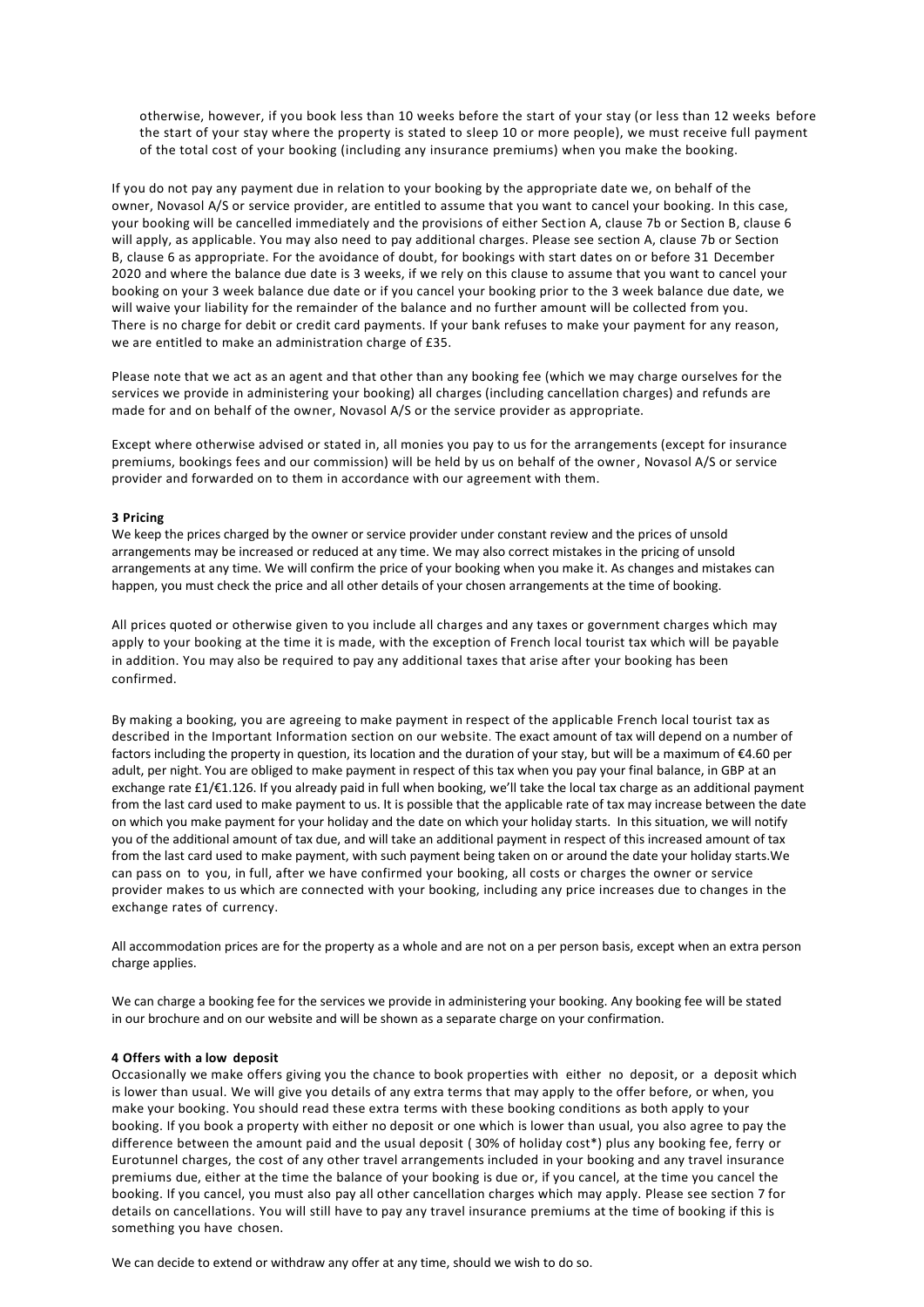\*For some bookings we may require a higher deposit amount. The exact deposit amount will be notified to you at the time of booking.

## **5 Brochure and website details**

We aim to make sure that the information provided by owners, Novasol A/S and service providers is presented accurately on our website, in brochures and other promotional literature or material we produce and provide. It is intended to present a general idea of the arrangements. Not all details of the relevant facilities can be included on our website. Furthermore, there may be small differences between the actual property/arrangements and its description. This is usually because the owners/service providers are always aiming to improve services and facilities. Occasionally, problems mean that some facilities or services are not available or may be restricted. If this happens, we will tell you as soon as reasonably practical after we become aware of the situation. We cannot accept responsibility for any changes or closures to local services or attractions mentioned in the brochure or on our website, by our advisers or advertised elsewhere. We make reasonable efforts to make sure that information we give you about your property and its facilities or services, as well as advertised travel and other services, is accurate and complete on the date given. We cannot accept responsibility for any inaccurate, incomplete or misleading information about any property/arrangements or its facilities and services, unless this was caused by our negligence.

Where Wi-Fi is an advertised facility, please note that its provision is subject to availability and network conditions. It may not be available 24 hours a day and is provided for pleasure not for business purposes. Bookings are not accepted if they are wholly reliant on the uninterrupted, unlimited provision of Wi -Fi.

## **6 ABTA membership**

We are a Member of ABTA - membership numbers Y0662 (Accommodation only sales) and L4801 (Package holiday sales) which means you have the benefit of ABTA's assistance and Code of Conduct. We provide financial protection for your money when you buy a package holiday or any overseas holiday. If you buy accommodation only in the UK this protection doesn't apply. We are obliged to maintain a high standard of service to you by ABTA's Code of Conduct. We can also offer you ABTA's scheme for the resolution of disputes which is approved by the Chartered Trading Standards Institute. If we can't resolve your complaint, go t[o www.abta.com t](http://www.abta.com/)o use ABTA's simple procedure. Further information on the Code and ABTA's assistance in resolving disputes can be found on [www.abta.com. Y](http://www.abta.com/)ou can also access the European Commission Online Dispute (ODR) Resolution platform at [https://ec.europa.eu/consumers/odr/. T](https://ec.europa.eu/consumers/odr/)his ODR platform is a means of registering your complaint with us; it will not determine how your complaint should be resolved.

## **7 If you change or cancel your booking**

## **a) Changes**

If you want to change any detail of your confirmed booking, we will do our best to make the changes. However, we must receive your notice in writing by post or email. We may agree to accept notice over the telephone, but this should be arranged with us first. Some owners/service providers may treat changes to your dates or property as a cancellation of the original booking and so you will have to pay cancellation charges. Also, we cannot guarantee that the owner or service provider concerned will be able to meet your request. Changes can only be accepted in accordance with the owner/service provider's terms and conditions. You will be asked to pay us an administration charge of £35 for each change or £60 for each change if we have already issued your travel documents. Plus, where the owner/service provider can meet your change request, you will have to pay any costs incurred by them in facilitating this change for you, which will be charged at the current brochure or website price, which may be different from the price in the brochure or website from which you booked your chosen arrangements.

## **b) Full cancellations (This does not apply to ferry/Eurotunnel-inclusive packages or to any overseas bookings - see section B, clause B6 instead. This does also not apply to cancellations covered by clause 7e)**

If you have to, or want to, cancel your booking after it has been confirmed, you must phone us on the number shown on your booking confirmation as soon as possible. The day we receive your notice by phone to cancel is the date on which we will cancel your booking with the owner.

You will have to pay a cancellation charge based on the number of days before the arrival date at the property that we receive notice, as shown in the following table. This means that if you have paid the balance of your total holiday cost and then have to, or want to, cancel, you may receive a refund of part of the cost. However, if you have not paid your total booking cost, including any booking fee and the premiums for any insurance (if you have bought this) by the time of your cancellation, you may have to make a further payment to cover the cancellation charge.

For the purpose of the table below, total cost means the total cost of the accommodation booking, including any extra items. You will still have to pay any insurance premiums, booking fees, credit-card charges and administration fees for making any changes. If you have already paid insurance premiums, booking fees, credit card charges and administration fees, we will not refund these if you cancel. The cancellation charges below have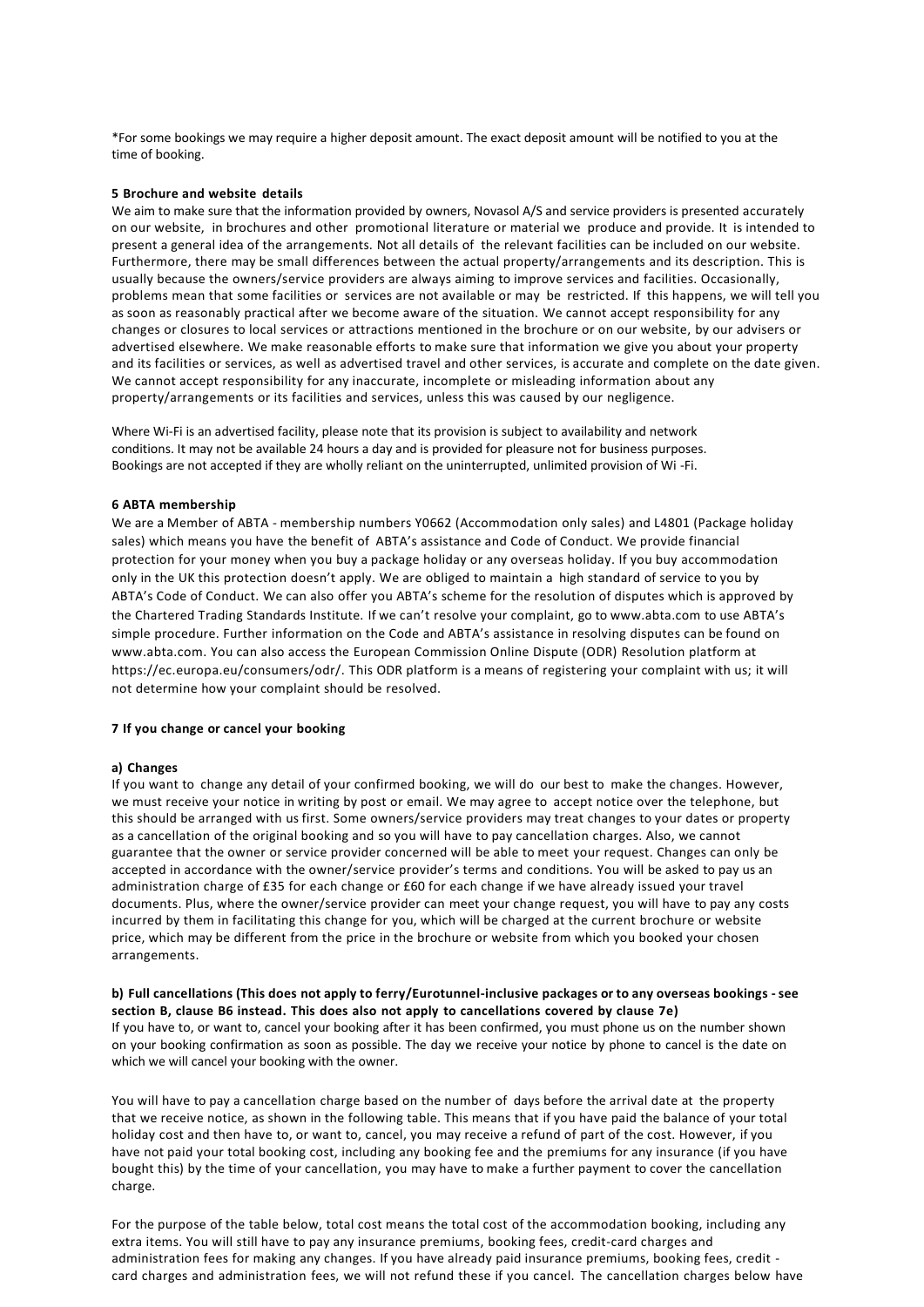been calculated as a genuine pre-estimate of the losses we would incur in the event you cancelled your holiday within the stipulated time period.

**If you have already paid booking fees, credit-card charges and administration fees, we will not refund these if you cancel.**

## **Cancellation charges**

| Number of days before the start date of your trip that we receive<br>your notice to cancel (or on which you are deemed to have<br>cancelled) | Cancellation charge (plus all booking fees, any<br>insurance premiums or administration fees you<br>owe) |
|----------------------------------------------------------------------------------------------------------------------------------------------|----------------------------------------------------------------------------------------------------------|
| More than 70 days<br>More than 84 days (properties stated to sleep 10 or more people)                                                        | Full deposit (including any balance of the deposit<br>due)                                               |
| 57 to 70 days<br>57 to 84 days (properties stated to sleep 10 or more people)                                                                | 50% of the total cost or full deposit (including any<br>balance of deposit due), whichever is greater.   |
| 43 to 56 days                                                                                                                                | 60% of total cost                                                                                        |
| 29 to 42 days                                                                                                                                | 75% of total cost                                                                                        |
| 8 to 28 days                                                                                                                                 | 90% of total cost                                                                                        |
| 7 days or less                                                                                                                               | 95% of total cost                                                                                        |

If you live outside the UK and have booked through a local agent, the term 'total cost' in the above cancellation charges table means the amount paid by your local agent to us after taking off any booking fees, insurance premiums and any administration charge. To avoid any doubt, 'total cost' does not include any charges made by your local agent or anyone else for booking fees, flights, other travel services or any other amounts not paid to us, and you may be liable to pay such charges in the event of cancellation in accordance with the cancellation policy of the local agent or other service provider. Other service providers may charge higher cancellation charges

## **c) Cutting short your stay (UK only)**

No refunds are payable in the event that you cut short your stay.

## **d) Part cancellations**

If any person(s) in your party needs to cancel, this will not normally affect the total cost of your booking unless you cancel any travel arrangements or extra services which are charged on a 'per person' basis. In these instances, the owner may provide a refund of any per person charges remaining after taking off any applicable cancellation charges. If you need to cancel all or part of your trip, you must return all travel tickets or vouchers (for example, for ferries).

## **e) Cancellations due to government public health measures**

If you have to cancel your booking because UK government public health measures mean it is unlawful to travel to or to make use of the accommodation you booked, you may choose to:

- transfer your booking to a later date free of any administration charges, subject to availability you will have to pay any difference in price if the cost of the new booking is higher or be reimbursed the difference if the cost of the new booking is lower;
- request a voucher with a redemption value equal to the amount previously paid by you for the booking the voucher terms and conditions will be available to you before you make your choice under this clause; or
- obtain a refund of the amount already paid by you for the booking.

You will have to contact us in order to access these options.

## **f) Changes by the owner or service providers**

The owners, Novasol A/S and service providers do not expect to have to make any changes to your booking.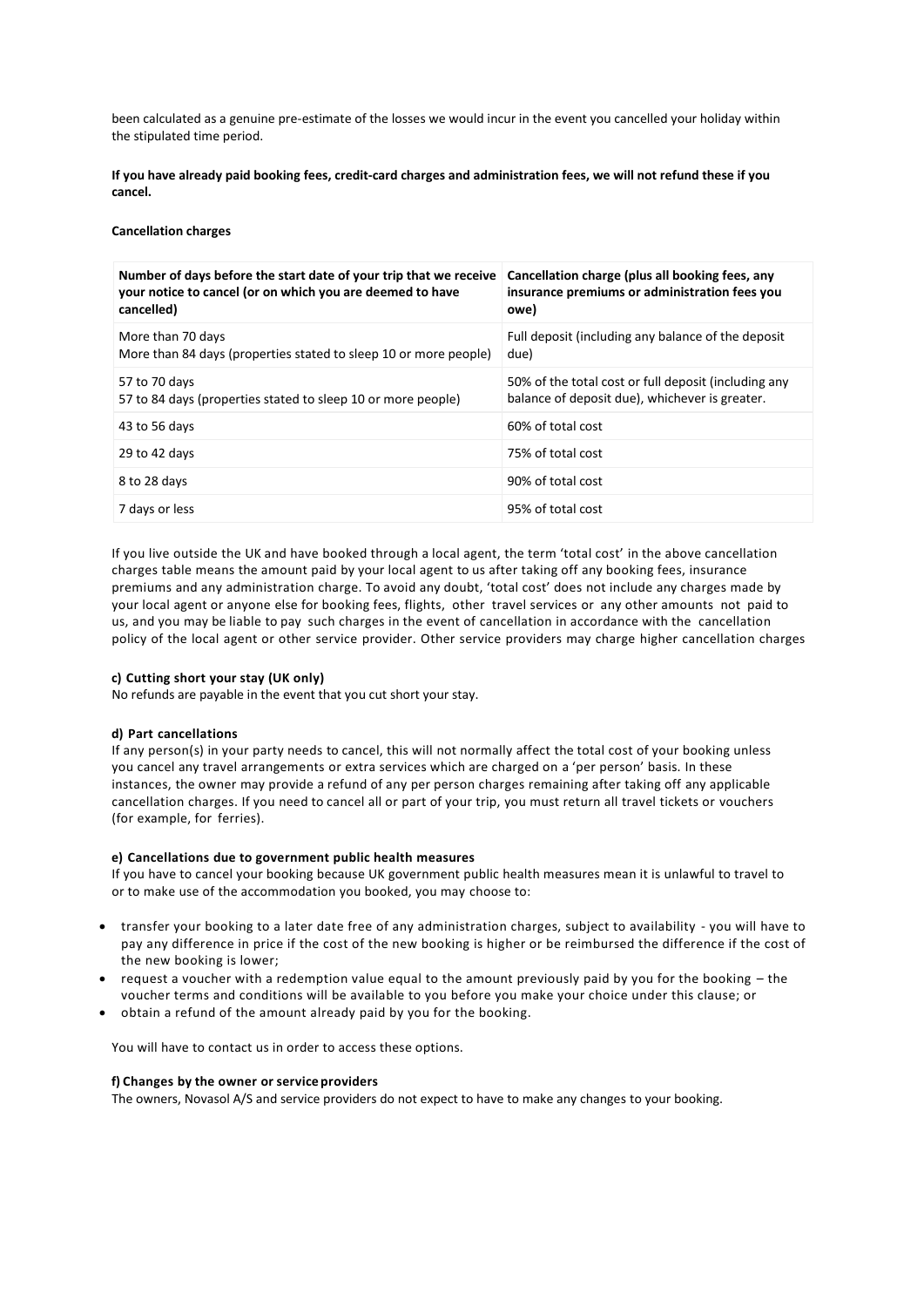However, sometimes problems happen and bookings have to be changed or cancelled or mistakes in brochures or other details corrected. Owners, Novasol A/S and service providers have the right to do so. If they do, we, on their behalf, will contact you (by phone if reasonably possible in the case of a significant change or cancellation – we will let you know about minor changes by post) as soon as is reasonably practical. We will explain what has happened and let you know about the cancellation or change. However, we will have no further liability to you.

## **8 Cancellations by us, the owner or service providers**

If we or the owner, Novasol A/S or the service provider cancel your booking or are prevented from providing the accommodation you have booked, you may choose to:

- accept alternative accommodation you will have to pay any difference in price if the cost of the new accommodation is higher or be reimbursed the difference if the cost of the new accommodation is lower;
- request a voucher with a redemption value equal to the amount previously paid by you for the booking the voucher terms and conditions will be available before you make your choice under this clause; or
- obtain a refund of the amount already paid by you for the booking.

We will contact you to inform you of these options.

## **9 Our legal responsibilities to you (This does not apply to ferry and Eurotunnel inclusive bookings, see section B, clause 4 below.)**

As we act only as agents for the owner, Novasol A/S or service provider, we cannot accept any legal responsibility for any act or neglect on their part or of anyone representing or employed by them. And we cannot accept any liability for any problems or faults with or in any property or travel arrangements as all properties and travel arrangements are only controlled by the owners. Your contract is either with the owner, Novasol A/S and/or the service provider and is governed by their terms and conditions, which may contain other limits on their legal responsibility. Our responsibilities to you are limited to making the booking in accordance with your instructions. We accept no responsibility for any information about the arrangements that we pass on to you in good faith. If you have any complaints about any services we provide e.g. our booking service (as opposed to the arrangements provided by the owner, Novasol A/S or service provider), you must let us know immediately in writing and in any event within seven days of the end of any arrangements booked through us. Unfortunately, we cannot accept any legal responsibility if you do not let us know. If we are found to be at fault in relation to any service we provide (as opposed to any service provided by the owner, Novasol A/S or service provider for whom we are not responsible), we will not pay more than the commission we have earned for the booking (or the appropriate proportion of this if not everyone on the booking is affected), plus any reasonable expenses you cannot recover from elsewhere. We do not exclude or limit what we will be legally responsible for if death or personal injury is caused as a result of our negligence or that of our employees whilst acting in their course of their employment, or for any criminal act we may commit.

Neither we nor the owner can be held responsible for noise or disturbance which comes from beyond the boundaries of the property or which is beyond the owner's control. If we know about a problem before you arrive, we will contact you to let you know.

We cannot be held responsible for the breakdown of mechanical equipment such as pumps, boilers, swimming - pool filtration systems, nor for the failure of public utilities such as water, gas and electricity.

## **10 Owners and service providers' terms and conditions**

The services which make up your holiday are provided by people, firms, companies and other organisations which are totally independent of us and for whom we act as agents. These service providers and owners provide services in line with their own terms and conditions. Some of these terms and conditions may limit or exclude their liability to you, usually in line with international conventions which apply (for example, the Athens Convention for international travel by sea). The terms and conditions are available from the suppliers if you ask.

## **11 Insurance**

We recommend that you take out enough travel insurance to cover you for your total stay.

## **12 Disabilities and medical problems**

If you or any member of your party has any medical problem or disability that may affect your booking, please tell us before you confirm your booking and give us full details in writing as early as possible before you travel. If the owner, Novasol A/S or service provider reasonably feels unable to properly meet that person's particular needs, we can refuse or cancel the reservation.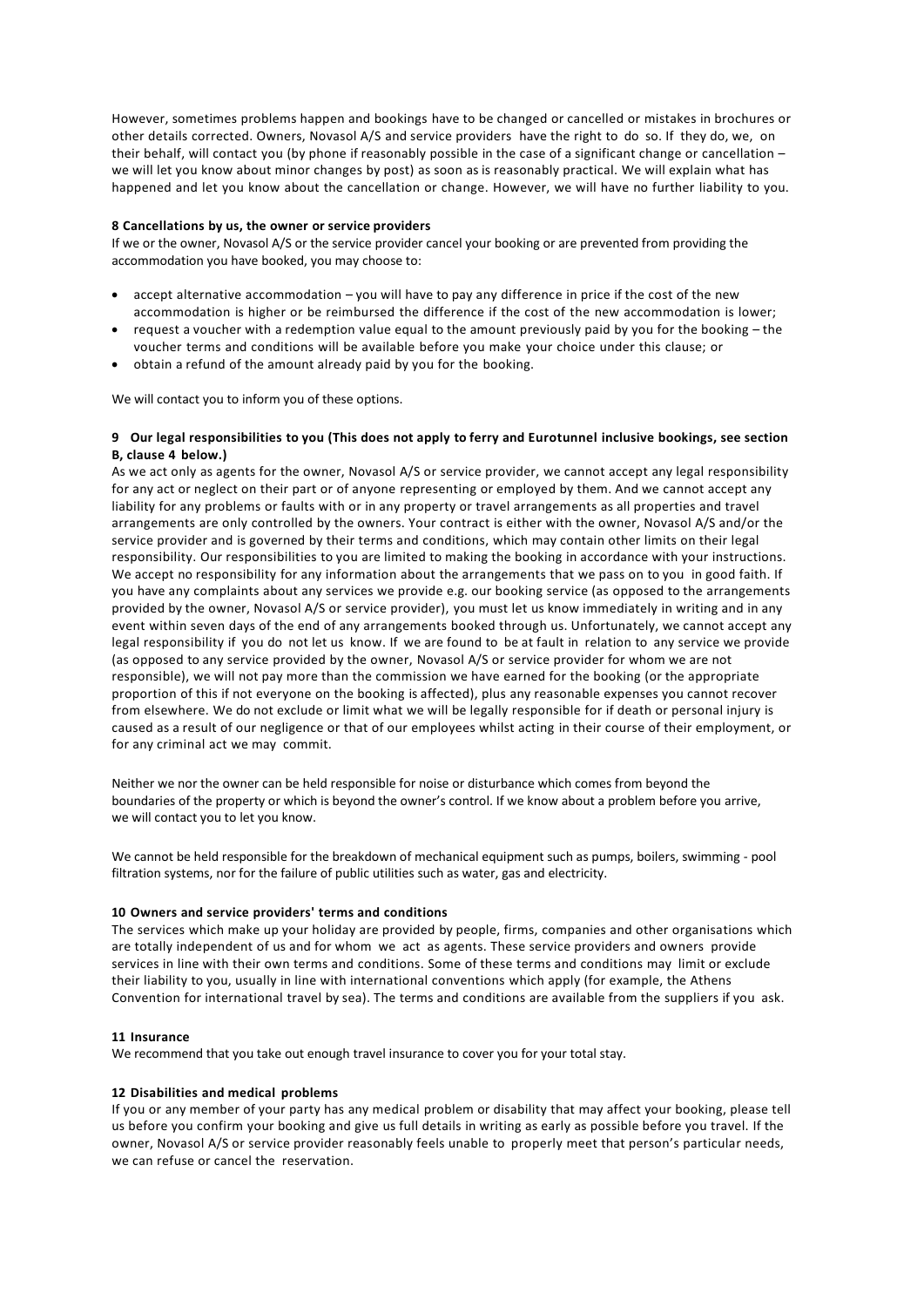## **13 Your property**

The owner has set the following conditions on your stay at the property:

Arrival and departure- You can arrive at your property at any time after 4pm (unless we tell you otherwise, for example on your confirmation) on the start date of your rental period. You must leave by 10am on the last day. If your arrival will be delayed beyond 8pm on the start date of your rental period, you must contact the person whose details are given in the location guide. If you fail to do so, you may not be able to get into the property. If you fail to arrive by 12 noon on the day after the start date of your rental period and you do not let the person whose details are given on the location guide know you are arriving late, we on behalf of the owner may treat your booking as having been cancelled by you. In this situation, we will not refund any money you have paid.

Security deposits - Some owners require payment of a security deposit. If this applies to your chosen property, this is a direct arrangement between you and the owner, which we may or may not administer on behalf of the owner. The amount and details of how the payment should be made and how and when it will be retur ned (less any costs for breakages, damages etc. if applicable) will be provided at the time of booking.

Behaviour - You and all members of your party agree:

- to keep the property clean and tidy;
- to leave the property in a similar condition as you found it when you arrived;
- to behave in a way at all times while at the property which does not break any law;
- not to use the property for any illegal or commercial purpose;
- not to sublet the property or any part thereof or otherwise allow anyone to stay in it who we have not previously accepted on behalf of the owner as a member of your party;
- Not to behave in anti-social manner, breach the peace or otherwise act in a way which may disrupt or affect the enjoyment of others.

Maximum occupancy - You also must not allow more people than the brochure states to stay overnight in the property. You cannot arrange for visitors to the property without the advance consent of the owner. You cannot significantly change the number of adults or children during your stay. (For example, if you book for two adults and two children, you cannot arrive with four adults and no children.) You must not hold events (such as parties, celebrations or meetings) at the property without the advance consent of the owner. If you do any of these things, the owner can refuse to hand over the property to you, or can repossess it. If the owner does this, we will treat this as you cancelling the booking. In these situations you will not receive a refund of any money you have paid for your booking. And we or the owner will not be legally responsible to you as a result of this situation. (This will include, for example, any costs or expenses you have to pay due to not being able to stay in the property, such as the cost of finding other accommodation.) Neither we nor the owner are under any obligation to find any alternative accommodation for you.

Pets - Pets are not allowed unless we say so in the brochure/website. If you take a pet with you, it is not allowed upstairs, on beds or furniture, or in any shared facilities, such as swimming pools or shops. You must not leave any pets unattended in the property, including any garden, and you must keep dogs on a lead within the boundaries of a property (including the garden). Registered assistance dogs are allowed in most properties featured in this brochure even if the property description says that pets are not allowed. NB: if you are travelling to France or Italy with a registered assistance dog, please contact us before making your booking. If you or any member of the party has a pet allergy, we cannot guarantee that dogs, or other pets, have not stayed in your chosen property, even if the owner does not allow pets, nor can we accept any responsibility for any subsequent health reaction. It is your responsibility to make specific enquiries before booking as some property owners may take their own pets to a property. You should also read the information on taking pets on holiday included in our brochure or on our website. If there is a charge for taking a pet, you will be told at the time of booking.

No Smoking **-** most properties are no smoking (including E-cigarettes), if you require a smoking property then please contact us

Under 1 hour to airport feature -This is a guide only, calculated on the airport being up to 40 miles from the area that you are booking

## **14 Damage**

You are responsible for and agree to reimburse to the owner and us all costs incurred by the owner and/or us as a result of any breakage or damage in or to the property which is caused by you or any members of your party or any other persons invited into the property by you. The owner and/or we can ask for an extra payment from you to cover any such costs.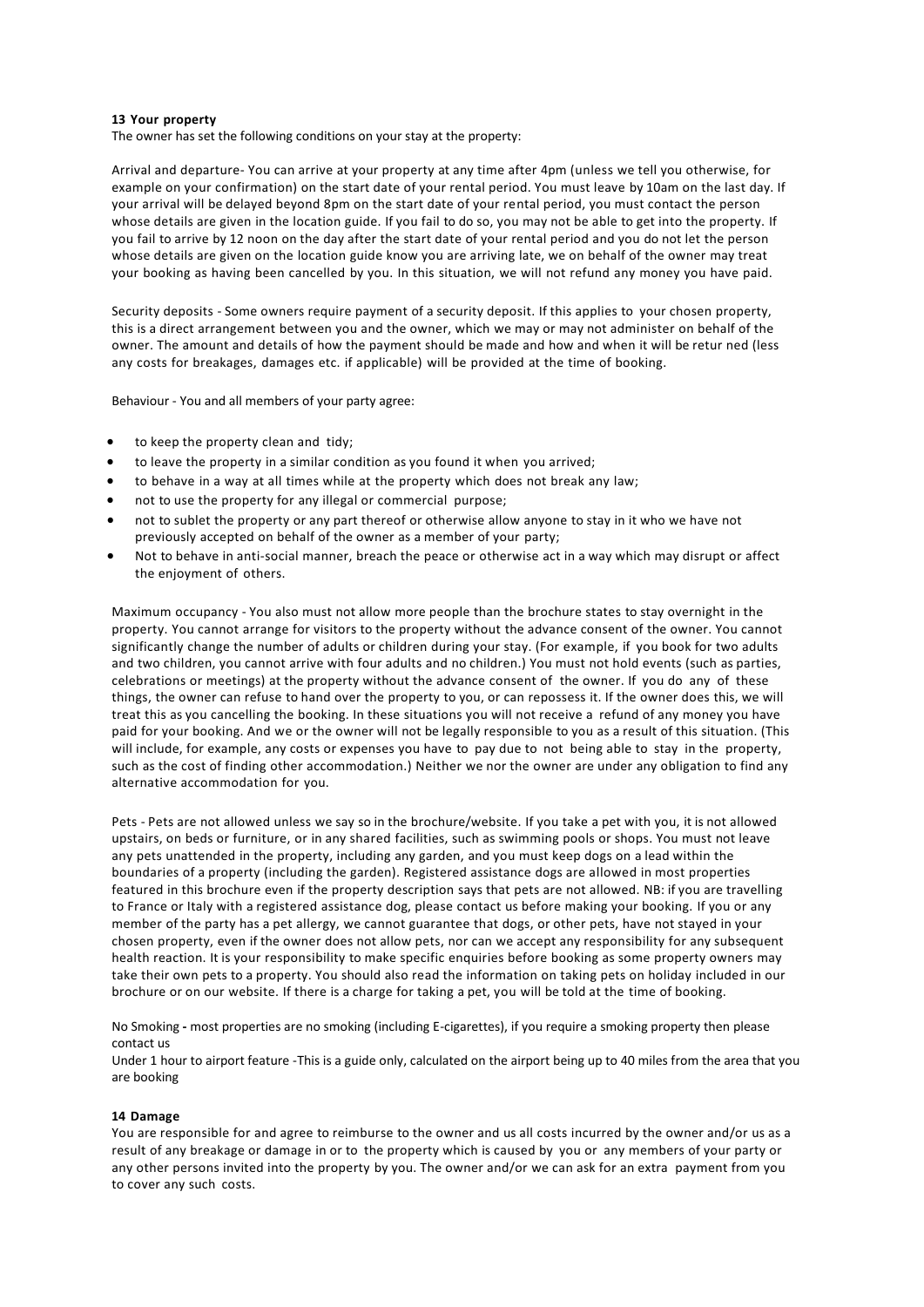The owner expects the accommodation to be left in a reasonable state on departure. If in th e owner's or caretaker's opinion, additional cleaning is required, you will be liable to the owner for the cost of this cleaning.

You may need to check and sign an inventory of the property and its contents on arrival at the property. If you discover that anything is missing or damaged on arrival please notify the owner/key holder immediately.

## **15 Right of Entry**

The owner is allowed to enter the property (without letting you know first if this is not practical or possible) if special circumstances or emergencies happen (for example if repairs need to be carried out) or if you break any of these booking conditions, the owner's own terms and conditions or any other terms that apply to your booking and/or the property. The owner or its representative also is allowed to enter the property to inspect it (including but not limited to where you have complained about the property). If this happens, you will be given reasonable notice first.

You agree to allow the owner or their representative (including workmen) access to the property as required by this clause.

#### **16 Unreasonable behaviour**

The owners of all properties can refuse to hand over their property if the unreasonable behaviour of anyone in your party is likely to cause offence to other guests, to members of staff or to neighbours, or if the owner has reasonable cause to believe you or any member of your party will cause damage or loss to the property, its services or facilities. If this happens, the contract between you and the owner will end and you will not r eceive any refund and neither we nor the owner will have any further responsibility to you.

The owners of all properties can end a stay after the keys have been handed over, if the unreasonable behaviour of anyone in your party (including anyone invited into the property by you) is likely to spoil the enjoyment, comfort or health of other guests, residents, neighbours or members of staff or where you or any member of your party (or anyone invited into the property by you) has broken or is likely to break an y of these booking conditions, the Owner's terms and conditions or any other terms and conditions applicable to the property which you have been told about. If this happens, you will have to leave the property immediately and no refund will be given. You may also be responsible for any costs the owner has as a result of your behaviour as set out in clause 15.

## **17 Special requests**

If you have any special requests, you must let us know when you make a booking and confirm them in writing. Although we will try to pass any reasonable requests on to the owner, Novasol A/S or service provider (whichever applies), we cannot guarantee that any request will be met. Confirmation that we have noted a special request or passed it on to the owner, Novasol A/S or service provider, or of the fact it is shown on your written confirmation or any other document, is not confirmation that the request will be met. If we or the owner or Novasol A/S or service provider fail to meet any special request, it will not mean we or they ha ve broken your contract.

#### **18 Complaints (This does not apply to ferry and Eurotunnel inclusive bookings.)**

If you want to complain, we, together with the owner, Novasol A/S or service provider (whichever applies), will want to take action to sort your complaint out as soon as possible. Because the contract for your arrangements is between you and the owner or Novasol A/S and/or service provider, you should put any queries or concerns to them. It is essential that you contact the owner or their representative immediately if any problem arises so that it can be sorted out as quickly as possible. It is often extremely difficult (and sometimes impossible) to sort out difficulties properly unless the owner is told promptly. If you discuss the problem with the owne r or their representative during your stay at the property, it can usually be sorted out straightaway. In particular, complaints which would only be temporary (for example, complaints on how the property is prepared or the heating not working) cannot possibly be investigated unless registered during your stay. If you cannot contact the owner or their representative, or if you are not happy with their response, you should immediately phone the Customer Services Line on the number shown on your confirmation. If, after this, you feel that the problem has not been dealt with to your satisfaction, you must, within 28 days of returning from your stay, put your complaint in writing to us. We will then pass this on to the owner. Send your letter to our office at Spr ing Mill, Earby, Barnoldswick, Lancashire, BB94 0AA, marked for the attention of the Customer Relations Department. Or you can send an email t[o cr@awaze.co.uk. W](mailto:cr@awaze.co.uk)e have designed this procedure to make sure we can sort out complaints as quickly as possible. Please help us and the owner to help you by following this procedure. If you fail to do so, this may affect your entitlement to claim compensation if this would be appropriate. As we act only as an agent for the owner, we cannot accept any legal responsibility for your complaint. If we help to sort out a complaint, we are doing so as an agent only and have no legal responsibility to you for any refund or compensation.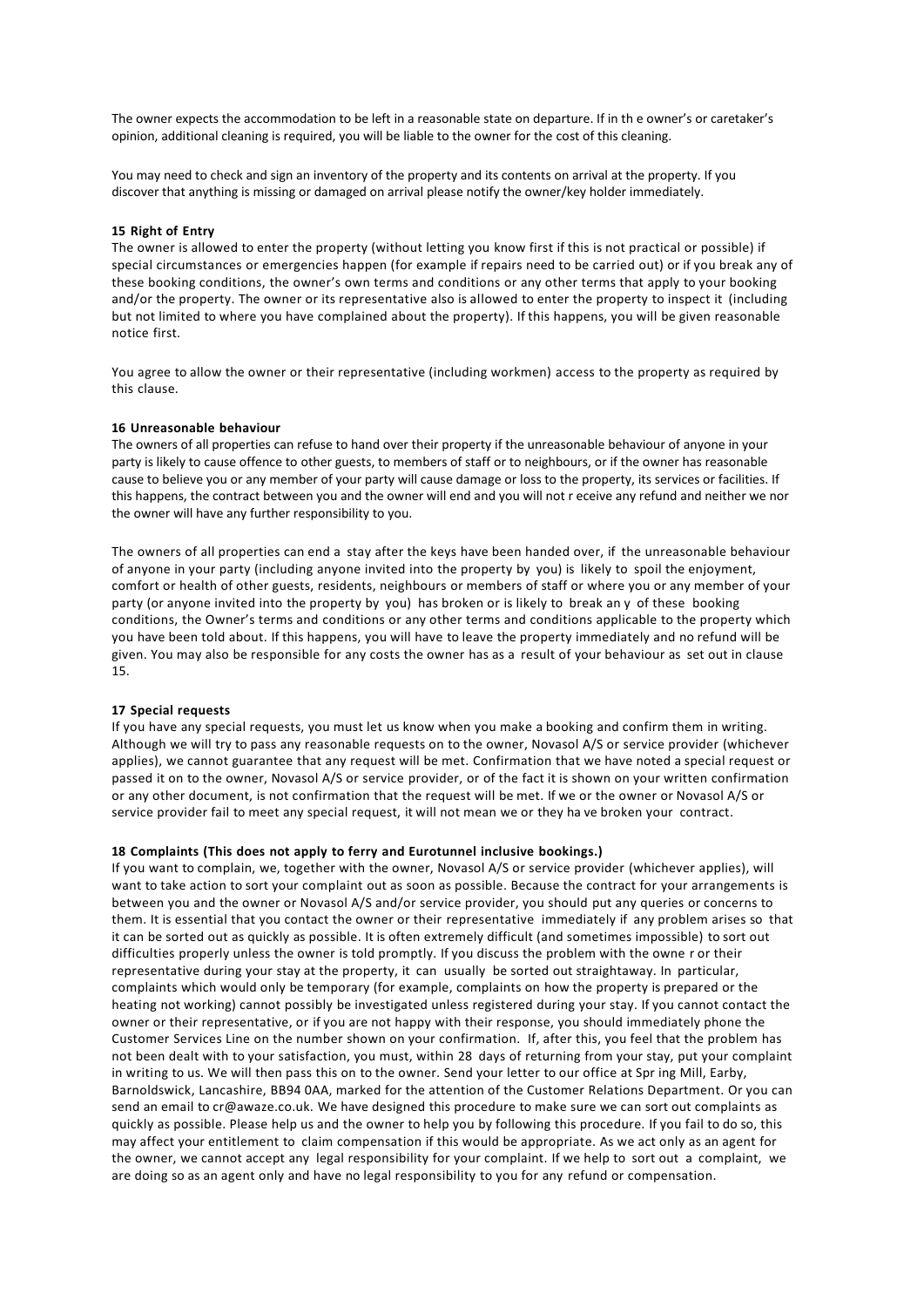Please note that we offer an Alternative Dispute Resolution service through our ABTA membe rship. Please see clause 6 for further details. You can also access the European Commission Online Dispute (ODR) Resolution platform at [http://ec.europa.eu/consumers/odr/.](http://ec.europa.eu/consumers/odr/)

## **19 Governing law and jurisdiction**

Any dispute, claim or other matter which may arise in relation to your booking will be governed by English law and you agree that any dispute will be dealt with exclusively by the courts of England and Wales.

## **21. Communicating with you**

Please see our Privacy Notice which explains how we will process your personal data.

For the purposes of the Landlord and Tenant Act 1987, you can send any notices intended for the owner to our registered office address Spring Mill, Earby, Barnoldswick, Lancashire, BB94 0AA and we will forward these on to the owner.

## **Section B: Ferry and Eurotunnel inclusive bookings only**

## **Where your booking includes accommodation plus a ferry or Eurotunnel crossing, the following extra information applies to your booking:**

## **B1) Pricing**

All prices quoted or which we have told you about include all charges and any taxes or government charges that apply to your holiday at the time of booking, with the exception of French local tourist tax (please see section A clause 3) for details of your obligation to make payment in respect of French local tou rist tax). We worked out the accommodation prices shown in our brochures and on our website based on the known costs and on an exchange rate of £1 to 1.126 euro.

We keep the prices charged by the owner or service provider under constant review and the pric es of arrangements may be increased or reduced at any time. Ferry and Eurotunnel prices shown on our websites or in our brochure are provided by suppliers and may also be amended at any time before purchase.

We may also correct mistakes in the pricing of unsold arrangements at any time. We will confirm the price of your booking when you make it. As changes and mistakes can happen, you must check the price and all other details of your chosen arrangements at the time of booking.

When we confirm the price of your chosen arrangements at the time of booking, except where we have to correct any mistakes, we will only increase or reduce the price of your confirmed booking due to changes in:

- The price of the carriage of passengers resulting from the cost of fuel or other power sources;
- The level of taxes or fees applicable to the holiday imposed by third parties not directly involved in the performance of your holiday, including tourist taxes, landing taxes or embarkation or disembarkation fees at ports and airports; or
- the exchange rates which have been used to work out the cost of your package.

We will pass on any increase or reduction by either charging you more or giving you a refund, as applicable.

You will be charged for the amount of any increase in accordance with this clause, plus an administration charge of £1.00 per person. If this means that you have to pay an increase of more than 8% of the cost of your holiday (not including insurance premiums and any amendment charges), and you do not wish to pay this increase you will be entitled to cancel your booking and receive a full refund of all money you have paid us (except for any amendment charges). Or, you can buy another holiday from us if we are able to offer one (if this is of equivalent or higher quality you will not have to pay more but if it is of lower quality you will be refunded the difference in price).

In the above circumstances you have 14 days from the issue date printed on our invoice to tell us if you want to cancel your holiday or buy another holiday. If you do not tell us that you want to cancel or buy another holiday within this time, we will assume that you will pay the extra charge. You must pay this with the balance of the cost of the holiday or within 14 days of the issue date printed on the invoice, whichever is later.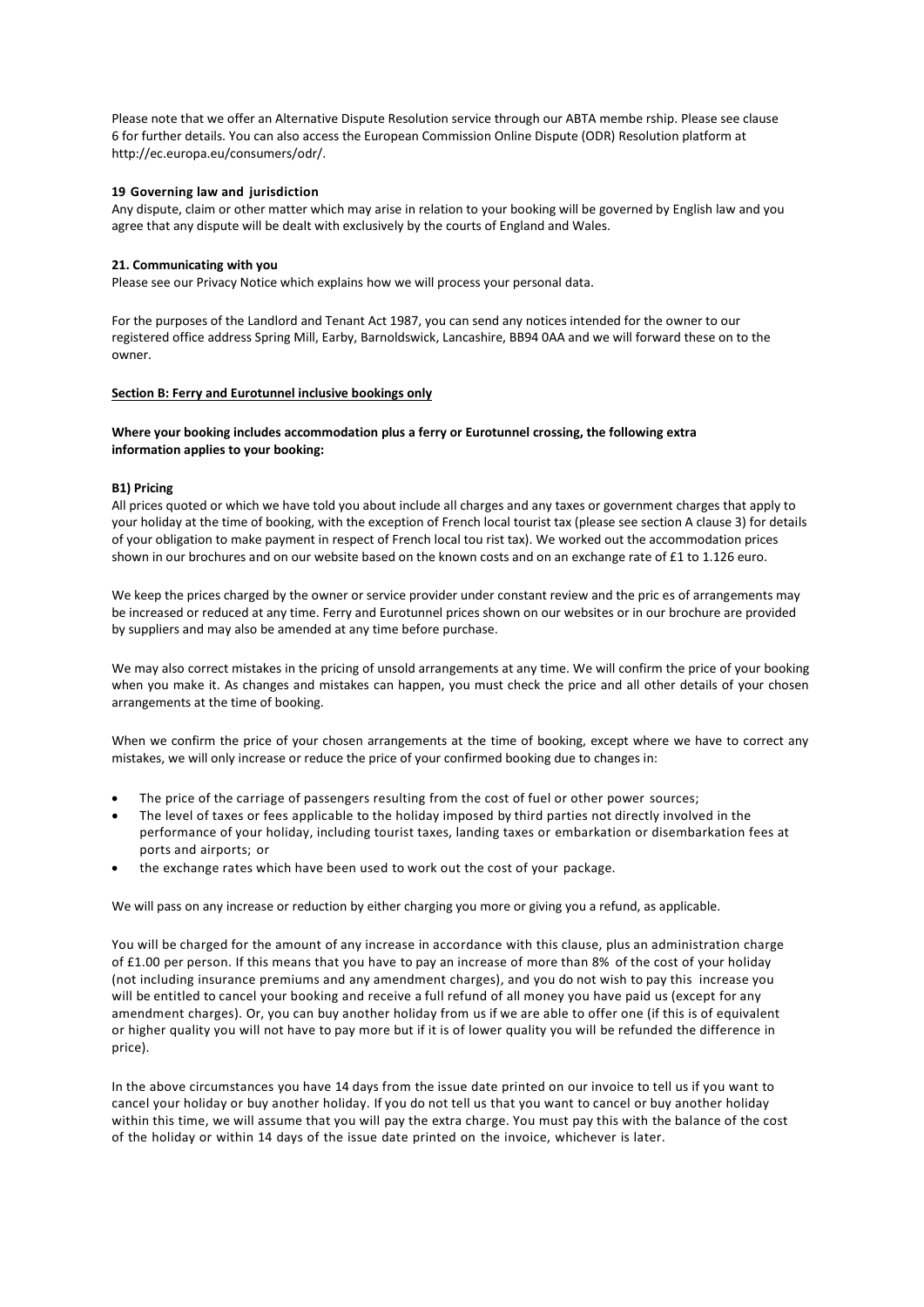If, due to the charges mentioned above, the price of your holiday goes down we will pay you any refund due. However, please remember that we do not always buy travel arrangements in local currency and some obvious changes have no effect on the price of your travel due to contractual and other protection in place.

We promise not to send you an invoice for an extra charge within 20 days of the start of your holiday. We will not make any refunds within this period either.

## **B2) Your financial security**

We provide full financial protection for our package holidays which don't include flights, by way of a bond held by ABTA Limited, of 30 Park Street, London, SE1 9EQ. our ABTA membership number is Y0662 (Accommodation only sales) and L4801 (Packaged holiday sales)]. Please visit **[www.abta.com](http://www.abta.com/)** for further information. Please see clause 6 of section A for full details of our ABTA membership.

## **B3) Cancellations or changes made by us**

It is unlikely that we will have to make changes to your booking arrangements but occasionally, as we make the arrangements for your bookings many months ahead, we may have to make changes both before and after bookings have been confirmed. Or, we may have to cancel confirmed bookings. While we always try to avoid changes and cancellations, we can make cancellations or changes at any time and must reserve the right to do so.

Occasionally we have to make a 'significant change' such as a change of property to that of a lower st andard, changing the departure time by more than 12 hours or a change of resort/area. If we need to do this, we will let you know as soon as possible before you leave. We treat all other changes as minor. As a result, we will decide whether to let you know about them.

If we have to make a significant change or cancel your booking, and as long as there is time to do so before the departure date, we will offer you three options:

· (for significant changes), you can accept the changed booking arrangements we o ffer you; or

· you can transfer to another booking if we are able to offer alternative arrangements with comparable or higher facilities (at no extra cost to you); or

· if available, accepting an offer of an alternative holiday of a lower standard, with a refund of the price difference between the original holiday and the alternative holiday; or

· you can cancel your booking, in which case we will refund you all amounts you have paid.

You must notify us of your choice within 7 days of our offer. If we do not hear from you within 7 days, we will contact you again to request notification of your choice. If you fail to respond again within the time period stipulated within our notice, we reserve the right to assume you accept the changed or alternative arrang ements. The options shown above are not available if any change is a minor one or if the change or cancellation by us arises out of alterations to the confirmed booking which you have asked for or your failure to pay the balance of your booking cost by the due date notified to you.

In addition to a full refund of all monies paid by you, we will pay you compensation as detailed below (except to infants), in the following circumstances:

- If, where we make a significant change, you do not accept the changed arrangements and cancel your booking; - If we cancel your booking and no alternative arrangements are available.

| Number of days before you leave when we tell you (or your travel agent) about a significant<br>change to or cancellation of your confirmed holiday | Compensation per<br>party |
|----------------------------------------------------------------------------------------------------------------------------------------------------|---------------------------|
| More than 70 days                                                                                                                                  | £0                        |
| 43 to 70 days                                                                                                                                      | £25                       |
| 29 to 42 days                                                                                                                                      | £40                       |
| 15 to 28 days                                                                                                                                      | £80                       |
| 14 days or less                                                                                                                                    | £100                      |

Compensation will not, however, be payable and no liability, beyond offering the above mentioned choices, can be accepted where: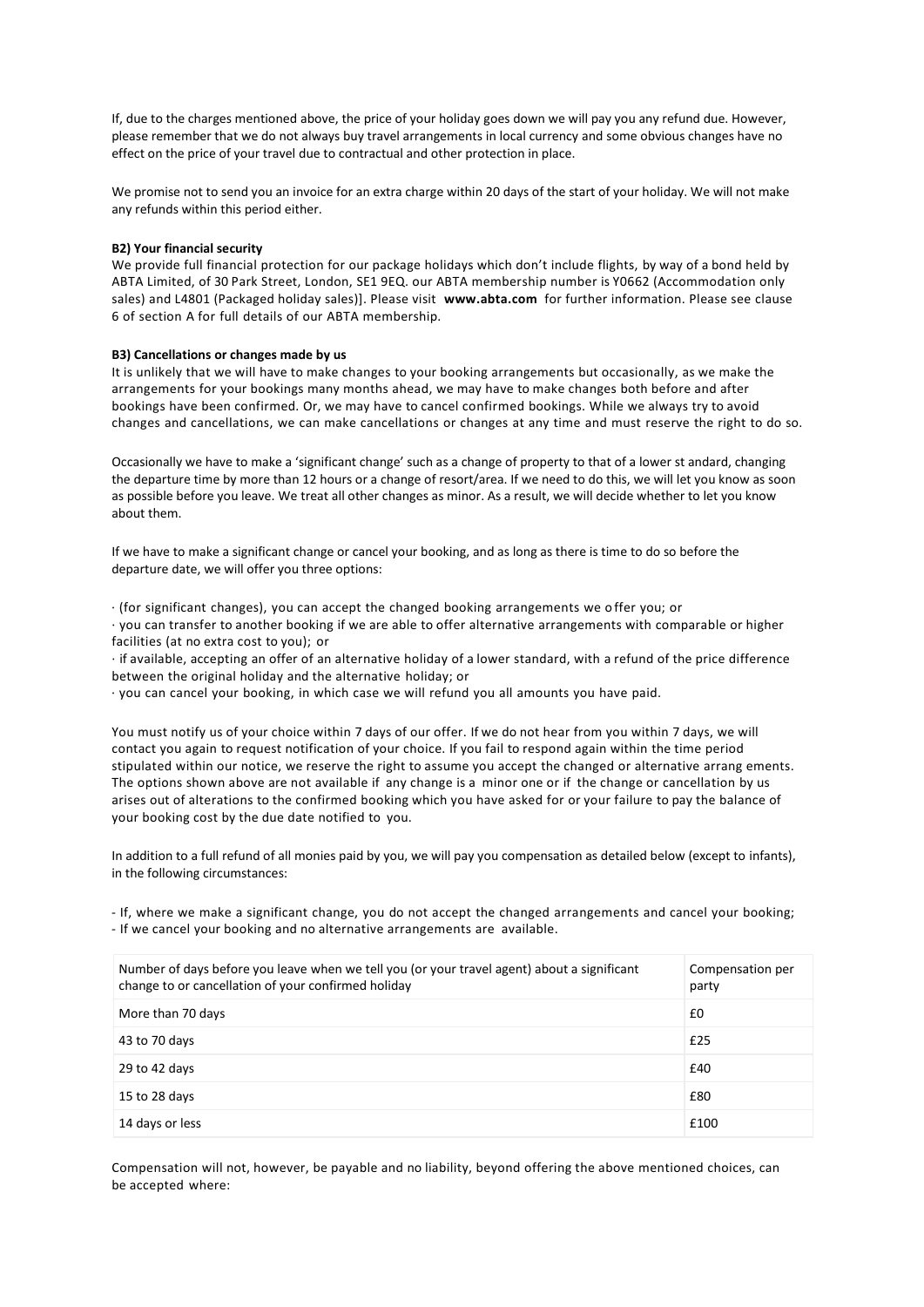a. we are forced to make a change or cancel as a result of unavoidable and extraordinary circumstances, meaning any event beyond our control, the consequences of which could not have been avoided even if all reasonable measures had been taken; or

b. we cancel as a result of your failure to comply with any requirement of these booking conditions entitling us to cancel (such as paying on time); or

c. we make a minor change; or

d. we make a significant change or cancel your arrangements more than 10 weeks before departure; or

e. where the change or cancellation by us arises out of alterations to the confirmed booking requested by you ; or f. where we make a significant change and you accept those changed arrangements or you accept an offer of alternative travel arrangements.

The table above sets out the most we will pay under this clause. We are sorry that we cannot meet any expenses or losses you may suffer as a result of inconvenience suffered.

Very rarely, we may be forced by make a change or cancel as a result of unavoidable and extraordinary circumstances, meaning any event beyond our control, the consequences of which could not ha ve been avoided even if all reasonable measures had been taken. If this situation does occur, we regret we will be unable to make any refunds (unless we obtain any from our suppliers), pay you compensation or meet any costs or expenses you incur as a result.

If we become unable to provide a significant proportion of the services that you have booked with us after you have departed, we will, where possible, make alternative arrangements for you at no extra charge and, where those alternative arrangements are of a lower standard, provide you with an appropriate price reduction.

## **B4) Our legal responsibility to you**

We will accept responsibility for your holiday as an 'organiser' under the Package Travel and Linked Travel Arrangements Regulations 2018. Depending on the other conditions of this clause B4, we accept responsibility for making sure that we supply your travel arrangements, which you book with us, as we have described. If, after you leave for your trip, any part of your arrangements are not provided as promised, due to the negligence of our employees, agents or suppliers, and we don't remedy or resolve your complaint withi n a reasonable period of time, we will pay you appropriate compensation, if this has affected the enjoyment of your trip. However, (except where you have suffered personal injury or death), we will not pay more than three times the value of the booking (or the relevant part if not all the booking is affected). The level of compensation will take into account all relevant factors, including the price of the holiday, any steps it was reasonable for you to take to reduce, as far as possible, the inconvenience or damage suffered (such as following the complaints procedure) and how much the problem affected your overall enjoyment of the holiday. Please note that it is your responsibility to show that we or our supplier(s) have been negligent if you wish to make a claim against us.

Before we pay you any compensation, you must make any complaint or claim strictly in line with clause B7. You must also transfer your legal rights you may have against anyone else in connection with your claim. You must co operate with us and our insurers in this.

In all claims we will not be legally responsible if the alleged loss, injury or damage results from any of the following:

- The fault of the person affected or any members of their party;
- The fault of someone not connected with providing your holiday which we could not have predicted or avoided;
- unavoidable and extraordinary circumstances, meaning any event beyond our control, the consequences of which could not have been avoided even if all reasonable measures had been taken.

Where it is impossible for you to return to your departure point as per the agreed return date of your package, due to "unavoidable and extraordinary circumstances", we shall provide you with any necessary accommodation (where possible, of a comparable standard) for a period not exceeding three nights per person. Please note that the 3 night cap does not apply to persons with reduced mobility, pregnant women or unaccompanied minors, nor to persons needing specific medical assistance, provided we have been notified of these particular needs in advance. For the purposes of this clause, "unavoidable and extraordinary circumstances" means warfare, acts of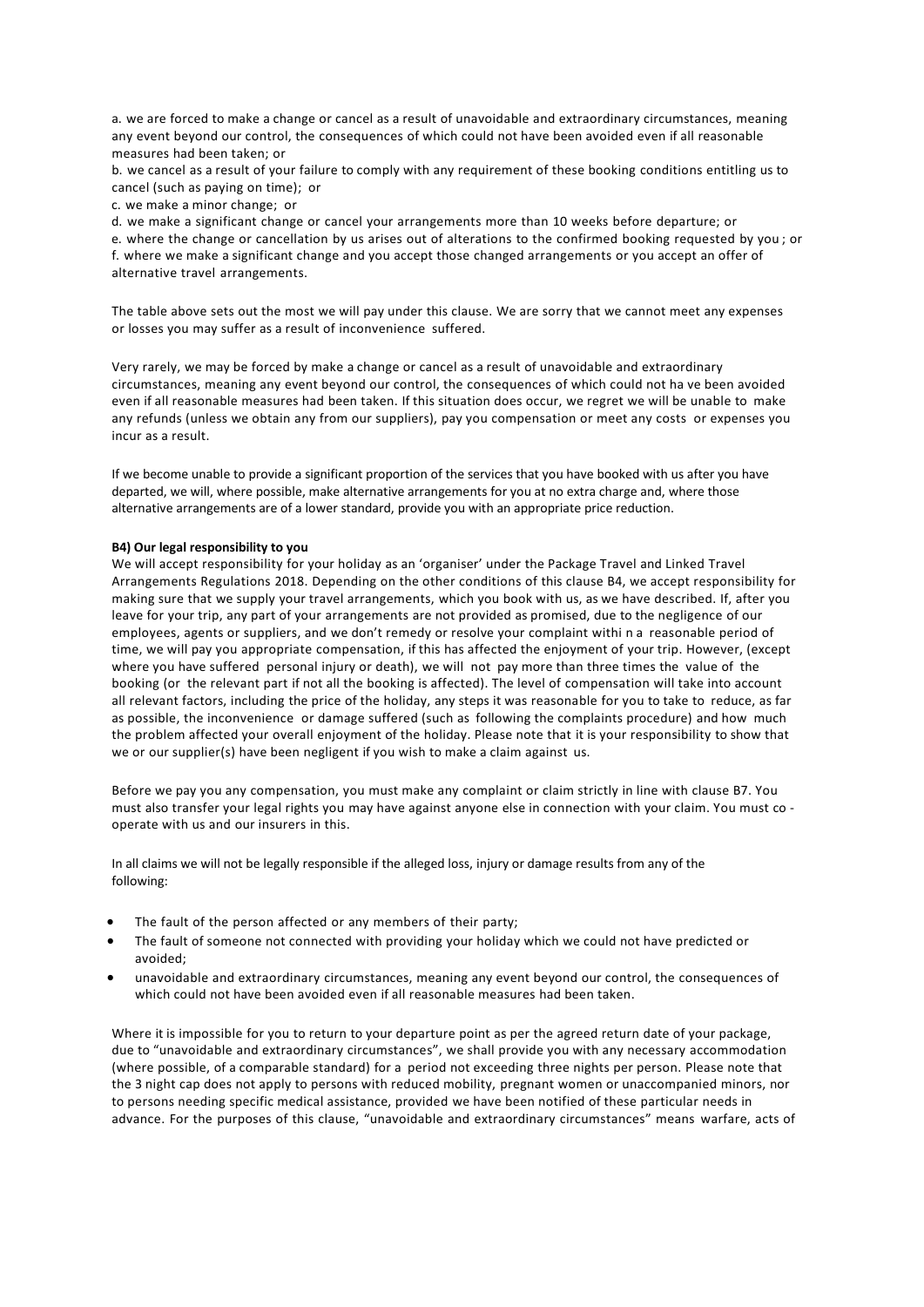terrorism, significant risks to human health such as the outbreak of serious disease at the travel destination or natural disasters such as floods, earthquakes or weather conditions which make it impossible to travel safely to the travel destination.

## **Important notice on the limits of our legal responsibility**

For international travel by sea and rail, we will limit our legal responsibility in all cases as if we were carriers under the appropriate conventions, which include; The Athens Convention (for sea travel); The Berne/Cotif Convention (for rail travel) and The Paris Convention (for accommodation arrangements) and any applicable EU Regulations, such as 261/2004 (for travel by air) and 1117/2010 (maritime passenger rights). We are no t a carrier for the purposes of EU 1177/2010 – any queries or claims for that regulation should be directed to your carrier. You can ask for copies of these conventions and regulations from our offices. Please contact us. You must also agree that the operating carrier or transport company's own 'conditions of carriage' will apply to you on that journey. When arranging transport for you, we rely on the terms and conditions in these international conventions and those 'conditions of carriage'. You must accept that all the terms and conditions in those 'conditions of carriage' form part of your contract with us, as well as with the transport company.

Please note, we cannot accept any liability for any damage, loss or expense or other sum(s) of any description: (a) which on the basis of the information given to us by you concerning your booking prior to our accepting it, we could not have foreseen you would suffer or incur if we breached our contract with you; or (b) relate to any business.

If we are found legally responsible for loss of or damage to any luggage or personal possessions (including money), the most we will have to pay you and your party is £25 per person, as you are required to have adequate insurance in place to cover this kind of loss.

## **B5) Passports and visa information for package bookings**

A passport is required for the overseas destinations that we feature. Photo identification may be required by airlines and ferry companies even if you are travelling within the UK – e.g to Northern Ireland, please check with the transport provider. The passport, visa and health requirements which apply, at the time of printing, to British citizens are shown in our brochures and on our website and we provide a link to up-to-date information from our website. You can find everything you need to know about your travel requirements at **[www.gov.uk/foreign-](https://www.gov.uk/foreign-travel-advice) [travel](https://www.gov.uk/foreign-travel-advice)[advice](https://www.gov.uk/foreign-travel-advice)** and **[www.gov.uk/knowbeforeyougo](https://www.gov.uk/knowbeforeyougo)**

It is your responsibility to make sure that you and all members of your party have all the travel and health documents you need before you leave. You are responsible for paying all costs in getting these documents. You must make sure that you apply for a passport/visa in good time before your trip. If failure to have or supply any travel or other documents needed results in fines, charges and so on which we or the owner or service provider have to pay, you will be responsible for refunding us. If you cannot travel because of such failure, neither we, the owner or service provider will be legally responsible to you.

We can ask for any personal details, including passport numbers, if we need to do so.

**Exit checks at UK borders for ferry/Eurotunnel travellers** – all transport operators need to see the passports of all those travelling when you leave the country. You should allow enough time for this process when planning your journey. Some transport operators may require you to provide advanced passenger information (API) to them before you arrive at port. If this applies to your booking, we will write this on your confirmation documents. You are responsible for providing this information for all passengers and we will not accept any legal responsibility if you fail to do so.

If you or any member of your party is not a British citizen or holds a non-British passport, you must check passport and visa requirements with the embassy or consulate of the country or countries you will travel to or through.

## **B6 If you change or cancel your booking – This clause applies to ALL overseas bookings and to bookings which include ferry and Eurotunnel crossings**

## **Full cancellations**

If you have to, or want to, cancel your booking, you must phone us on the number shown on your booking confirmation as soon as possible. You must also immediately confirm your cancellation in writing, sent by recorded delivery, to us at the address shown in the brochure or on the website. The day we receive your notice by phone is the date on which we cancel your booking. If you cancel, we will make a cancellation charge, as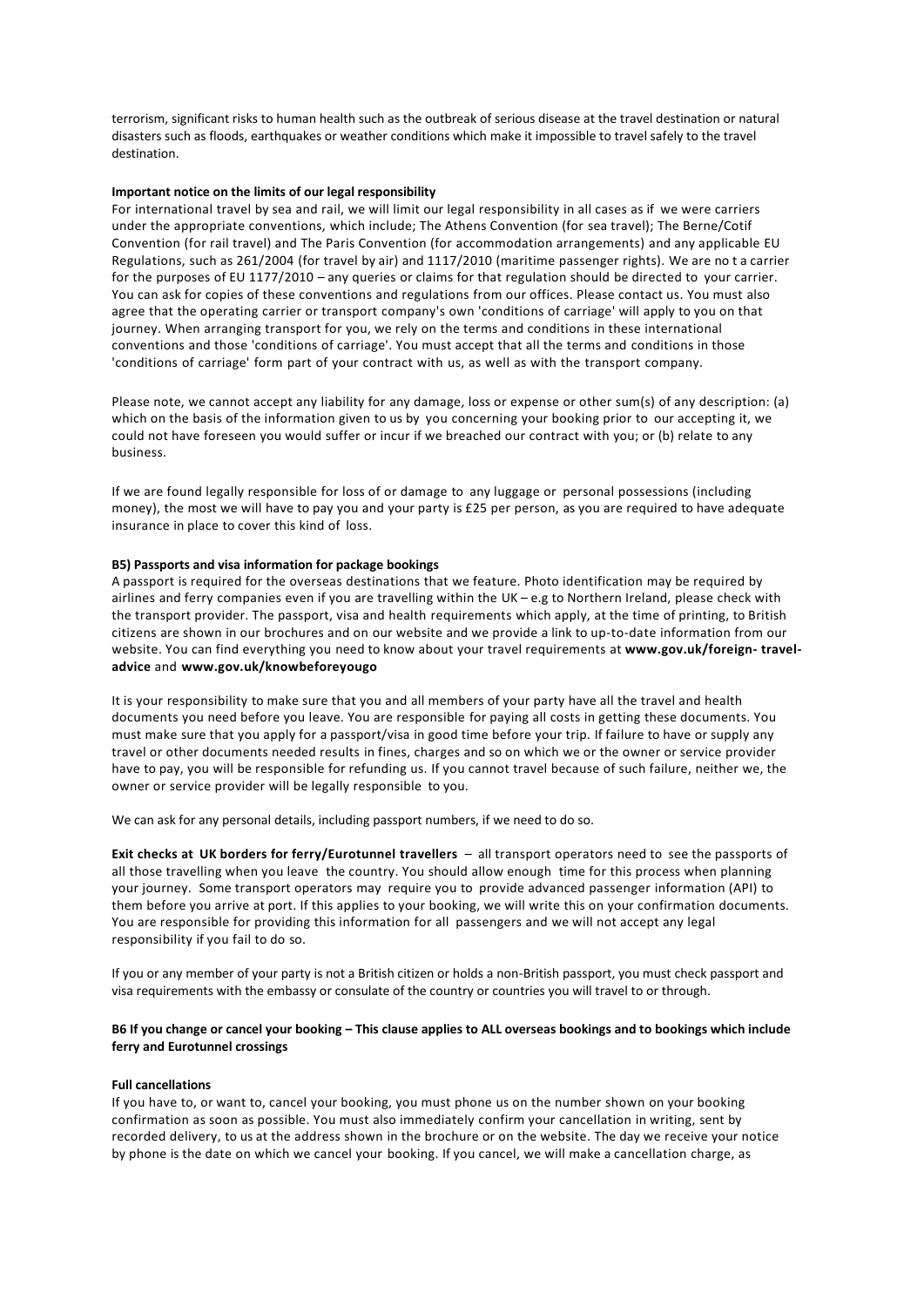shown in the table below. This means that if you have paid the balance of your total cost and then have to, or want to, cancel, you may receive a refund of part of the cost. However, if you have not paid your total cost, including the premiums for any insurance (if this applies), by the time of your cancellation, you may have to make a further payment as a cancellation charge.

For the purpose of the table below, 'total cost' means the total cost of the booking, including any extra items. You will still have to pay any insurance premiums, ferry or Eurotunnel charges, booking fees and administration fees for making any changes. If you have already paid insurance premiums, ferry or Eurotunnel charges, booking fees and administration fees, we will not refund them if you cancel.

If they are prevented from travelling, individual party members may be able to transfer their place to someone else introduced by you, subject to the following conditions:

- we are notified not less than 7 days before departure;

- you pay any outstanding balance payment, an amendment fee of £ 35 for each change or £60 for each change if we have already issued your travel documents., as well as any additional fees, charges and other costs arising from the transfer; and

- the person to whom the booking is being transferred agrees to these booking conditions and all other terms of the contract between us.

You and the transferee remain jointly and severally liable for payment of all sums. If you are unable to find a replacement, cancellation charges as set out in this clause will apply in order to cover our estimated costs. Otherwise, no refunds will be given for passengers not travelling or for unused services.

**NB - Most service providers do not allow name, time or other changes after tickets have been issued. In the case of ferry and Eurotunnel bookings, you may need to buy new tickets at a higher price.**

**Cancellation charges**

| Number of days before the start date of your trip that<br>we receive your notice to cancel (or on which you are<br>deemed to have cancelled) | Cancellation charge (plus all booking fees, ferry or Eurotunnel<br>charges, any insurance premiums or administration fees you<br>owe)                            |
|----------------------------------------------------------------------------------------------------------------------------------------------|------------------------------------------------------------------------------------------------------------------------------------------------------------------|
| More than 70 days<br>More than 84 days (properties stated to sleep 10 or<br>more people)                                                     | Full deposit (including any balance of the deposit due) plus the<br>total cost of any ferry or Eurotunnel booked.                                                |
| 57 to 70 days<br>57 to 84 days (properties stated to sleep 10 or more<br>people)                                                             | 50% of the total cost or full deposit (including any balance of<br>deposit due), whichever is greater, plus the total cost of any<br>ferry or Eurotunnel booked. |
| 43 to 56 days                                                                                                                                | 60% of total cost plus the total cost of any ferry or Eurotunnel<br>booked.                                                                                      |
| 29 to 42 days                                                                                                                                | 75% of total cost plus the total cost of any ferry or Eurotunnel<br>booked.                                                                                      |
| 8 to 28 days                                                                                                                                 | 90% of total cost                                                                                                                                                |
| 7 days or less                                                                                                                               | 95% of total cost.                                                                                                                                               |

## **Other service providers may make higher cancellation charges. Please also see clause 12, insurance.**

The cancellation charges above have been calculated as a genuine pre-estimate of the losses we would incur in the event you cancelled your holiday within the stipulated time period.

**Cancellation by You due to Unavoidable & Extraordinary Circumstances:** You have the right to cancel your confirmed holiday before departure without paying a cancellation charge in the event of unavoidable and extraordinary circumstances occurring at your holiday destination or its immediate vicinity and significantly affecting the performance of the holiday or which significantly affects transport arrangements to the destination. In these circumstances, we shall provide you with a full refund of the monies you have paid but we will not be liable to pay you any compensation. Please note that your right to cancel in these circumstances will only apply